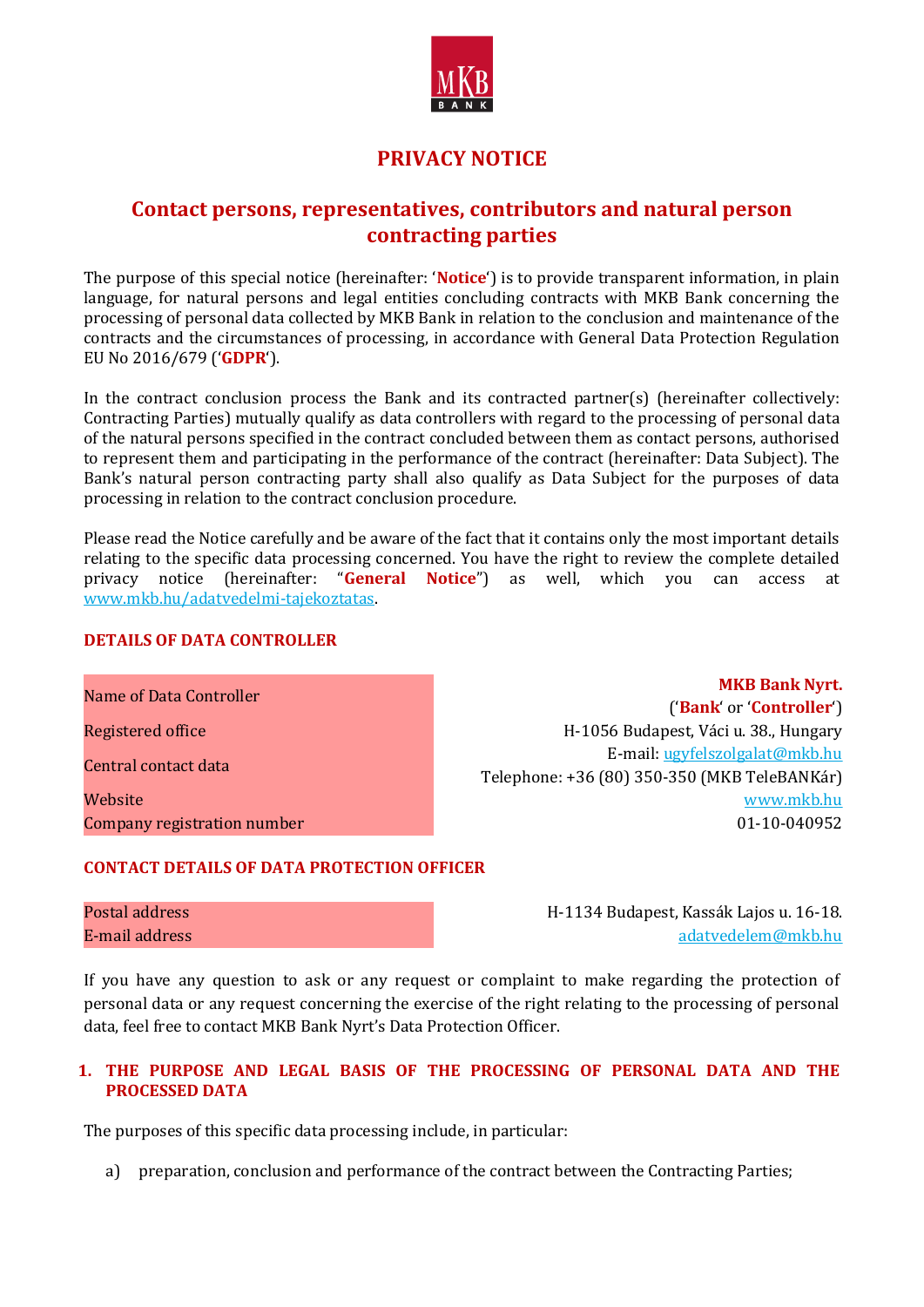

- b) liaising in relation to the person/customer affected by data processing;
- c) communication, administration and accounting settlements between the Contracting Parties during the contract;
- d) mutual performance and exercising of the obligations and rights relating to the use of the service concerned.

The data processed include data specified by the data subject during the conclusion of the contract, other data generated in the course of the use of the service that can be associated with the data subject, along with conclusions that can be drawn from them.

Information on the processed data and the legal bases of the processing of data for the various purposes of processing are contained in Appendix 1 to the Notice.

# **2. DURATION OF DATA PROCESSING (RETENTION PERIOD)**

For general information on the durations of the various data processings performed by the Bank, see Section 5 of the General Privacy Notice.

The retention times pertaining to this special data processing are specified in Appendix 1 to the Notice.

# **3. WHO CAN ACCESS, WITH WHOM DO WE SHARE THE PERSONAL DATA OF THE DATA SUBJECTS**

The Bank's employees can access the data for the purposes of the performance of their tasks and to the extent strictly necessary, on a need-to-know basis.

The data so processed may be transferred to other persons ("Recipients"). The recipients may include public authorities, other authorities or other bodies performing public duties as well as courts to which personal data have to be disclosed in order to fulfil statutory obligations [Article 6 (1) c) of the GDPR – "Legal Basis"].

For further details on data access see Section 6 of the General Notice.

# **4. DATA PROCESSING AND OUTSOURCING**

Recipients of processing may include third party processors processing personal data on the basis of contracts concluded with the Bank, on behalf of the Bank and for specific purposes prescribed by the Bank. The Bank engages only data processors who or which provide adequate guarantees for the protection of personal data. Data Subjects can ask for information on the processors involved in processing as part of their exercise of their access right.

Your data will not be transferred in the course of processing to any third country or any international organisation outside the European Economic Area.

# **5. AUTOMATED DECISION-MAKING, PROFILING**

The Bank makes no automated decisions and performs no profiling based on automated processing of personal data.

# **6. RIGHTS OF THE DATA SUBJECT**

Pursuant to Articles 15-22 of the GDPR the Data Subject has the right to: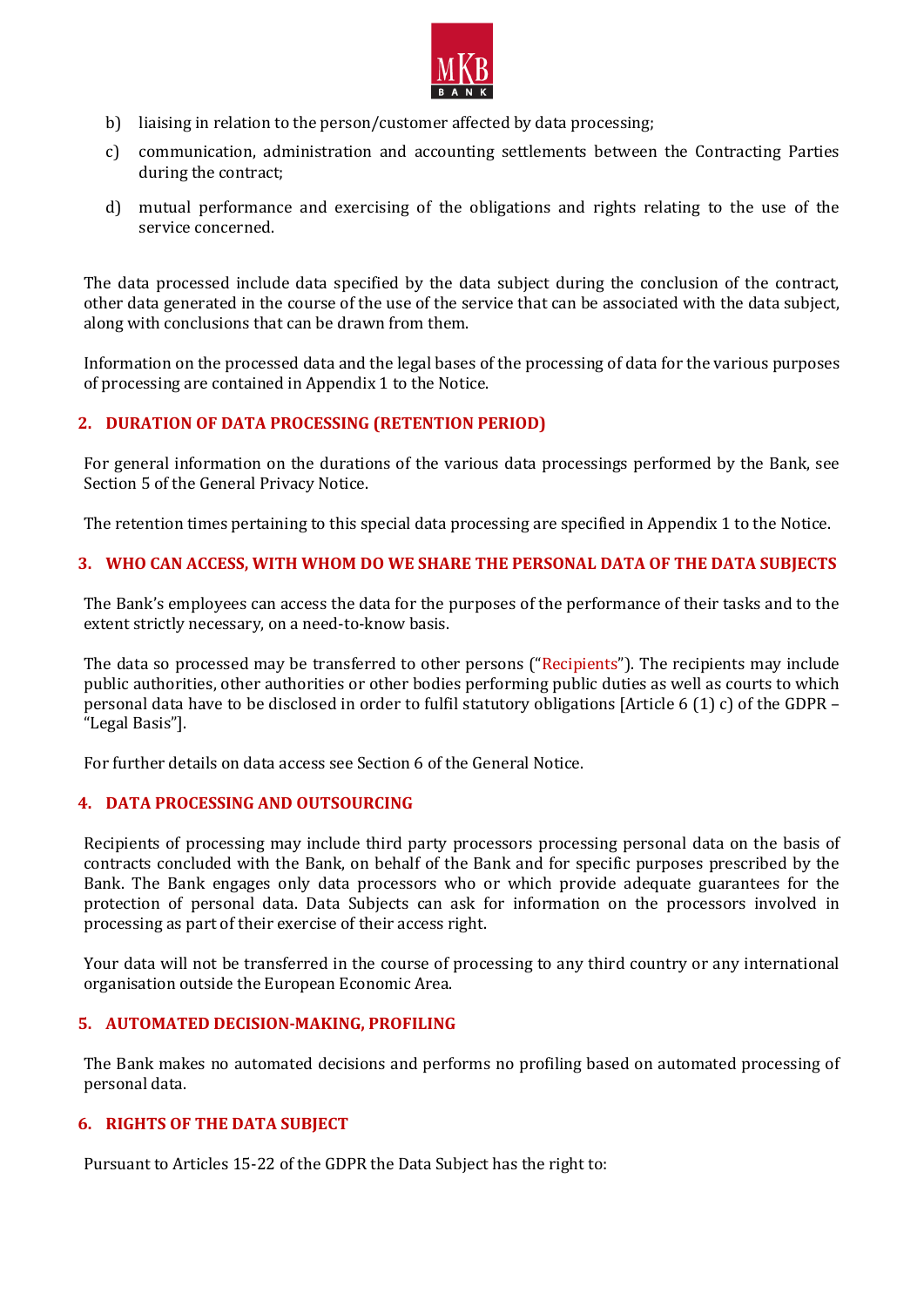

- request access to their personal data;
- request rectification of their personal data;
- request erasure of their personal data;
- request restriction on the processing of their personal data;
- request data portability;
- object to the processing of their data based on the Bank's legitimate interest; and
- request that no decision based exclusively on automated processing be applied to them.

Moreover, the Data Subject has the right to;

- withdraw their consent to processing if processing was based on their prior consent, and
- lodge a complaint with the Bank regarding processing; as well as
- lodge a complaint with the competent supervisory authority or turn to the court.

For more information on the essence of the above rights that can be exercised in regard to processing and details on their exercising, see Section 11 of the General Privacy Notice.

#### **7. POSSIBILITIES OF LEGAL REMEDY**

Data Subjects have the right to file complaints concerning data processing by the Bank as detailed in Section 13 of the General Privacy Notice.

The Bank suggests that the Data Subject should use the option of filing a complaint with the Bank for quick and efficient complaint management, before lodging a complaint with the authority or instituting court proceedings.

Data Subjects may submit complaints in relation to the processing of their personal data to the National Authority for Data Protection and Freedom of Information (Hungarian acronym NAIH –

H-1055 Budapest, Falk Miksa utca 9-11.; mailing address: H-1363 Budapest, Pf.: 9.; e-mail: ugyfelszolgalat@naih.hu; telephone: +36 (30) 683-5969, +36 (30) 549-6838; +36 (1) 391 1400; fax: +36 (1) 391-1410), and the court that has jurisdiction over their place of stay.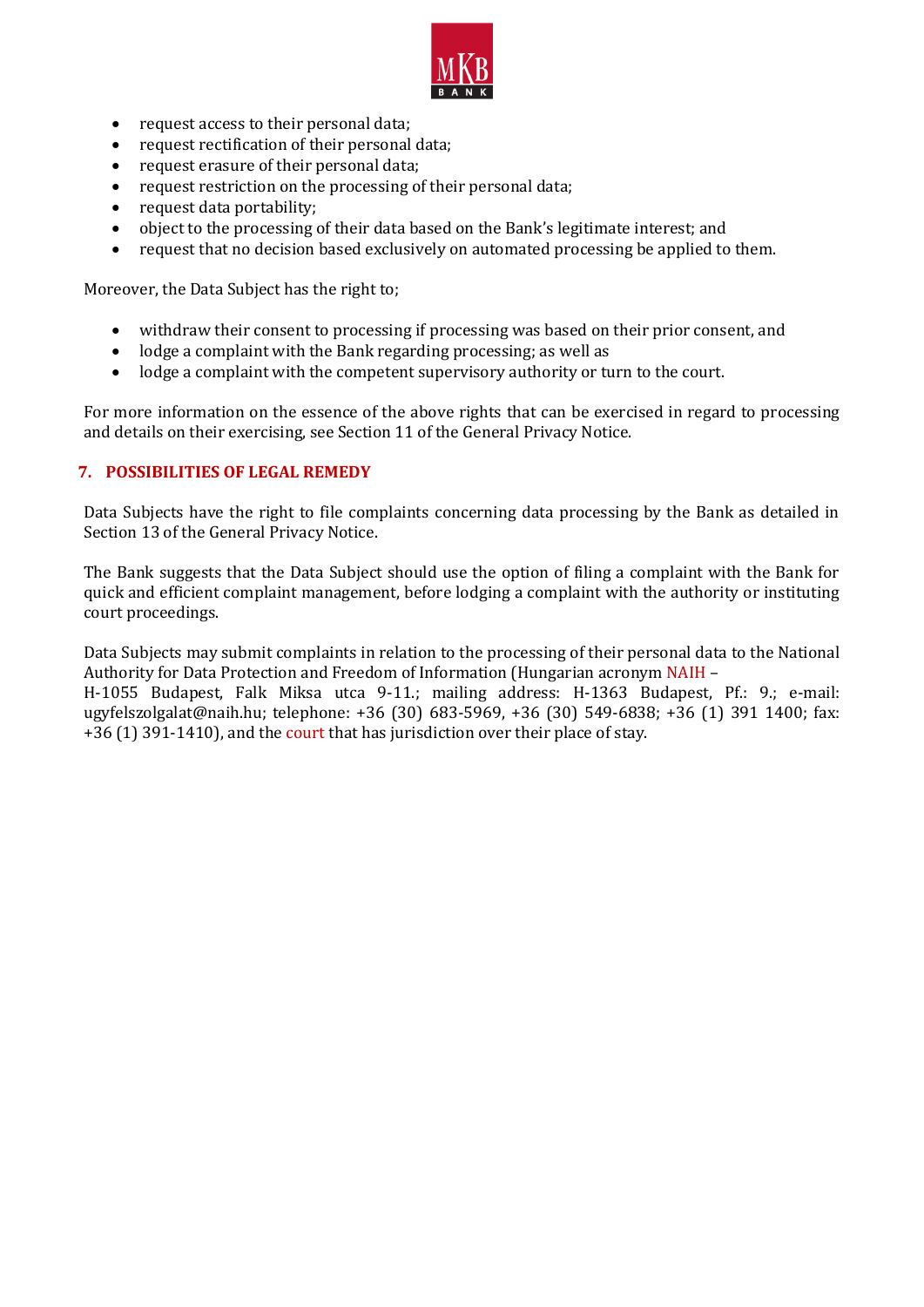

Appendix 1:

| <b>DATA SUBJECT</b>                                                                                                                                 | <b>PURPOSE OF DATA PROCESSING</b>                                                              | PROCESSED DATA, CATEGORIES<br><b>OF DATA</b>                                                                                                | <b>LEGAL BASIS FOR DATA PROCESSING</b>                                                                                                                                                             | <b>DATA</b><br><b>RETENTION</b><br><b>PERIOD</b>                                                           |  |  |  |
|-----------------------------------------------------------------------------------------------------------------------------------------------------|------------------------------------------------------------------------------------------------|---------------------------------------------------------------------------------------------------------------------------------------------|----------------------------------------------------------------------------------------------------------------------------------------------------------------------------------------------------|------------------------------------------------------------------------------------------------------------|--|--|--|
| Natural persons<br>identified as contact<br>persons without<br>authorisation to sign<br>(contact persons)                                           | Preparation, conclusion and<br>performance of the contract<br>between the Contracting Parties. | The controller's legitimate<br>interest relating to contractual<br>communication and<br>administration.                                     | Natural persons identified as contact<br>persons without authorisation to sign<br>(contact persons)                                                                                                | Preparation,<br>conclusion and<br>performance of<br>the contract<br>between the<br>Contracting<br>Parties. |  |  |  |
| The Parties'<br>representatives signing<br>the agreement<br>(Representatives)                                                                       | Preparation, conclusion and<br>performance of the contract<br>between the Contracting Parties. | The controller's legitimate<br>interest relating to contractual<br>communication and<br>administration.<br>(Article 6 (1) (f) of the GDPR)  | Data required for identification (name),<br>specimen signature, position at work<br>likely underlying the power of<br>representation.                                                              | Until the<br>termination of<br>the contract.                                                               |  |  |  |
| <b>Employees participating</b><br>in performance, and<br>contributors in other<br>relationships aimed at<br>work (third party<br><i>providers</i> ) | Preparation, conclusion and<br>performance of the contract<br>between the Contracting Parties. | The controller's legitimate<br>interest relating to contractual<br>communication and<br>administration.<br>(Article $6(1)$ (f) of the GDPR) | Personal data strictly required for the<br>performance of the contract (e.g. contact<br>details, position, job)                                                                                    | Until the<br>termination of<br>the contract.                                                               |  |  |  |
| Natural person<br>contracting party<br>(contracting parties)                                                                                        | Preparation and conclusion of the<br>contract between the Contracting<br>Parties.              | Taking steps before the<br>conclusion of the contract at the<br>data subject's request.<br>(Article $6(1)$ b) of the GDPR)                  | Data required for identification (name,<br>mother's name, place and date of birth),<br>contact details, invoicing details (e.g. tax<br>identification code, bank account<br>number),<br>signature. | Until the<br>termination of<br>the contract.                                                               |  |  |  |
| <b>AFTER THE TERMINATION OF THE CONTRACT</b>                                                                                                        |                                                                                                |                                                                                                                                             |                                                                                                                                                                                                    |                                                                                                            |  |  |  |
| Contact persons,<br>representatives, third<br>party providers, natural                                                                              | Adequate settlement of<br>contractual relationship between<br>the Contracting Parties (claims  | The controller's legitimate<br>interest relating to the                                                                                     | Data specified in section II./A.                                                                                                                                                                   | Until the end of<br>the general<br>period of                                                               |  |  |  |